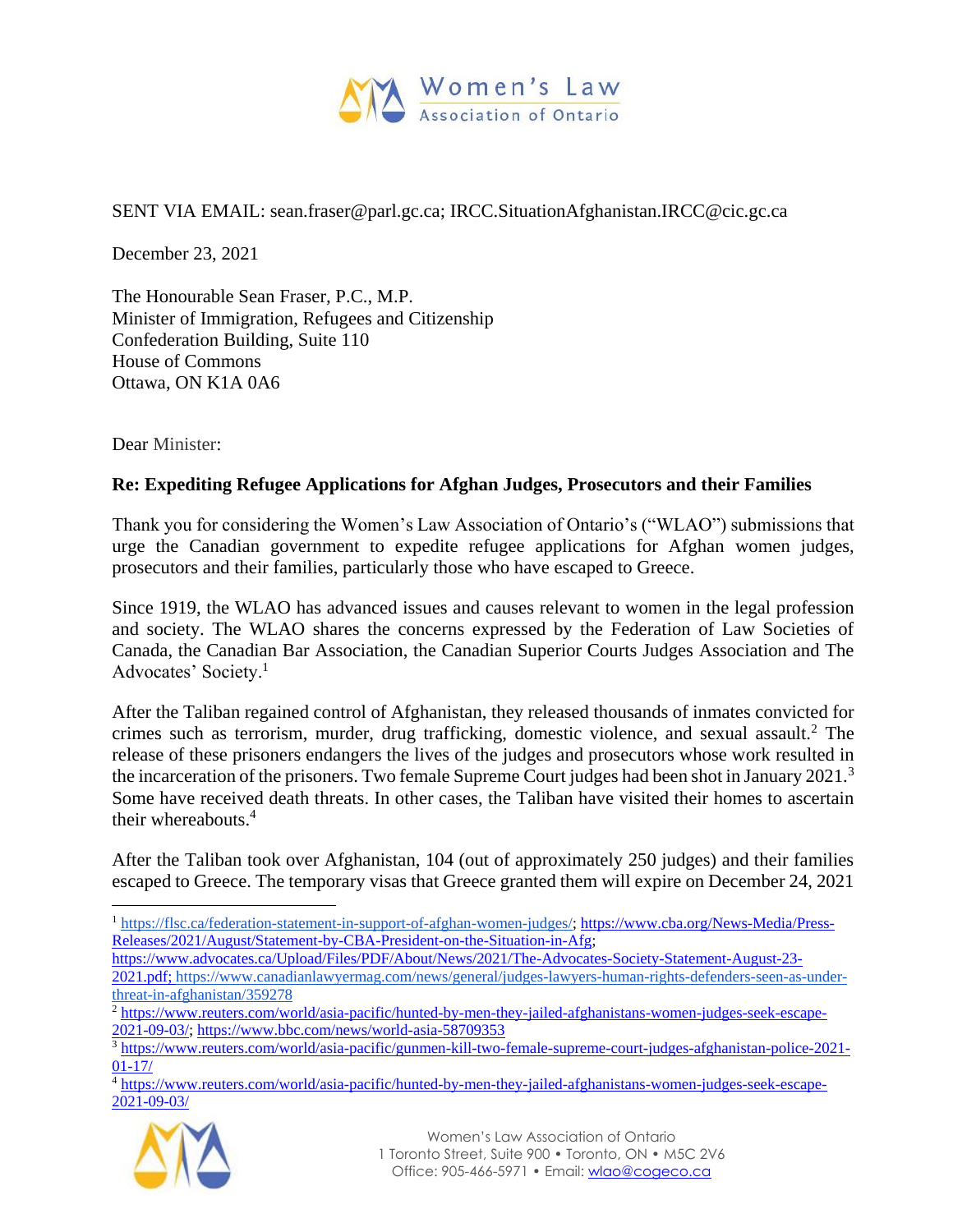at which time these people will be transferred to Greece's refugee camps. Human rights organisations have criticized the conditions of these refugee camps as squalid.<sup>5</sup> For example, the Moria Refugee Camp houses more than 20,000 people, despite only having capacity to house 3,100. The makeshift tents barely protect their occupants from the cold. Disease is widespread. Lines for food and water take hours.<sup>6</sup> Fearing physical and sexual violence, women and children wear diapers after sundown to avoid going to the bathroom in the dark.

The WLAO commends the federal government's special humanitarian program focused on resettling Afghan nationals who:

- are outside of Afghanistan
- do not have a durable solution in a third country
- are part of one of the following groups:
	- o women leaders
	- o human rights defenders
	- o persecuted religious or ethnic minorities
	- o LGBTI individuals
	- $\circ$  journalists and people who helped Canadian journalists<sup>7</sup>

The Afghan women judges seeking refuge in Greece undoubtedly meet the eligibility criteria for the humanitarian program mentioned above.

Fortunately, other countries have heeded the call to accept these judges and their families; however, despite these the efforts, a great number of Afghans remain in danger. Ireland has agreed to help 10 judges and their families; Iceland two; Brazil eight and Australia 20. This means that 64 judges and their families will enter Greek refugee camps in less than one week unless other countries intervene.<sup>8</sup>

In keeping with the principle that rule of law democracies guided by an independent judiciary internationally protect Canadian citizens, Canada should assist former women judges and prosecutors who have worked to promote these values. Canada has committed to welcoming 40,000 Afghan refugees over the next two years. To date, the government has helped about 5,485 settle into Canada,<sup>9</sup> meaning Canada could welcome another 34,515, including the judges who escaped to Greece and their families. During this holiday season, the WLAO asks the Canadian government to step up and show compassion to these people. For 20 years, these leaders tried to create an independent judiciary and promote respect for human rights and the rule of law. Imagine what they could contribute to Canadian society.

<sup>9</sup> [https://www.cbc.ca/radio/asithappens/as-it-happens-monday-edition-1.6275124/lawyer-who-helped-female-judges](about:blank)[escape-afghanistan-begging-canada-to-take-them-in-1.6275292; https://www.canada.ca/en/immigration-refugees](about:blank)[citizenship/services/refugees/afghanistan/key-figures.html](about:blank)



 $\overline{a}$ <sup>5</sup> [https://www.theguardian.com/world/2020/feb/09/moria-refugee-camp-doctors-story-lesbos-greece](about:blank)

<sup>6</sup> [https://www.cbc.ca/radio/asithappens/as-it-happens-monday-edition-1.4843029/a-chronic-emergency-aid-workers](about:blank)[call-for-evacuations-at-greece-s-moria-refugee-camp-1.4854750](about:blank)

<sup>&</sup>lt;sup>7</sup> [https://www.canada.ca/en/immigration-refugees-citizenship/services/refugees/afghanistan/special-measures/eligible](about:blank)[humanitarian-program.html](about:blank)

<sup>&</sup>lt;sup>8</sup> [https://www.cbc.ca/radio/asithappens/as-it-happens-monday-edition-1.6275124/lawyer-who-helped-female-judges](about:blank)[escape-afghanistan-begging-canada-to-take-them-in-1.6275292](about:blank)